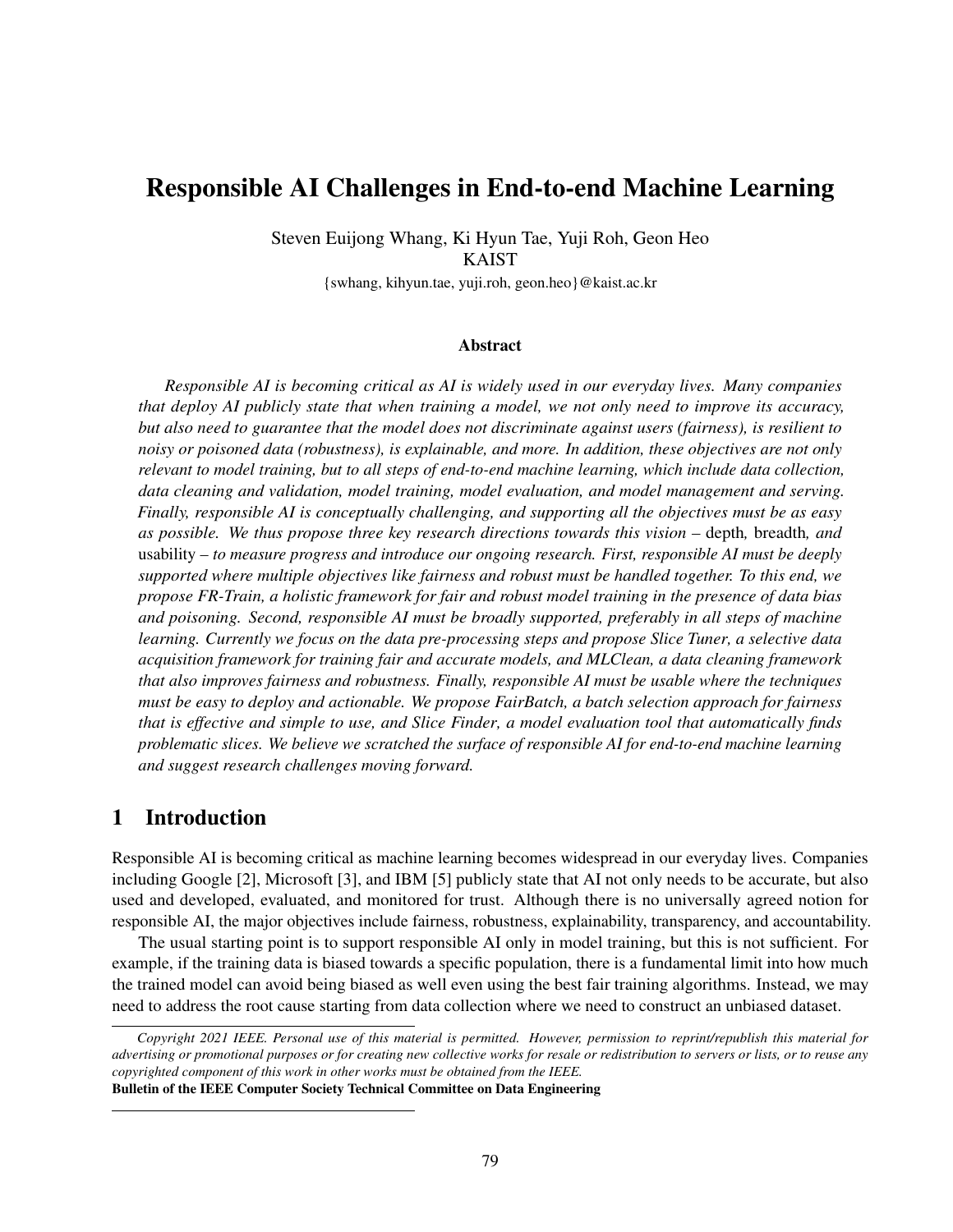We would thus like to support responsible AI in all steps of end-to-end machine learning [8, 37]. Before model training, the key steps are data collection, data cleaning, and validation. After model training, there are model evaluation, and model management and serving. In addition, since supporting all the responsible AI objectives is already conceptually challenging, it is important to make these techniques easy to use as well.

To this end, we propose three research directions – *depth*, *breadth*, and *usability* – and present our contributions. First, we need to deeply support responsible AI where multiple objectives are addressed together. We present FR-Train [28], the first holistic framework for fair and robust model training. Second, we need to broadly support responsible AI in all machine learning steps. We present two systems that focus on data pre-processing: Slice Tuner [34] is a selective data acquisition framework for fair and accurate models, and MLClean [33] is a data cleaning framework that also improves fairness and robustness. Third, we need responsible AI to be usable and actionable. We present two systems: FairBatch [29] is an easy-to-deploy batch selection technique for model training that improves fairness, and Slice Finder [13, 14] automatically evaluates a model by finding problematic slices where it underperforms. Our work only scratches the surface of responsible AI for end-to-end machine learning, and we believe that setting the three research directions is useful to measure progress.

We introduce the responsible AI research landscape in Section 2. We then discuss our systems for depth, breadth, and usability in Sections 3, 4, and 5, respectively. Finally, we suggest open challenges in Section 6.

### 2 Responsible AI Research Landscape

We provide a brief history of responsible AI and discuss the research landscape. Responsible AI is also known as Trustworthy AI and has recently been promoted by Google [2], Microsoft [3], and IBM [5] among others as a critical issue when using AI in practice. The key objectives include fairness, robustness, explainability, transparency, and accountability. Among the objectives, we focus on fairness and robustness because they are both closely related to the training data. The other objectives are also important, but currently outside our scope.

Fairness is the problem of not discriminating against users and has gained explosive interest in the past decade [7, 35]. An article that popularized fairness was the 2016 ProPublica report [6] on the COMPAS software, which is used in US courts to predict a defendant's recidivism (reoffending) rate. COMPAS is convenient, but is known to overestimate black people's recidivism risk compared to white people. Recently, various unfairness mitigation techniques [9] have been proposed and can be categorized as pre-processing, in-processing, or post-processing depending on whether the techniques are applied before, during, or after model training, respectively.

Robustness is the problem of preventing or coping with adversarial attacks. In particular, model training against data poisoning has been heavily studied in the past decade [15, 31]. Nowadays datasets are easier to publish using tools like Kaggle and Google Dataset Search [11], which means that it is easier to disseminate poisoned data as well. The data can then be harvested by Web crawlers of unsuspecting victims and used for model training. While the basic poisoning attacks involve simple labeling flipping (e.g., change a positive label to be negative), recent poisoning attacks are becoming increasingly sophisticated. The possible defenses include sanitizing the data before model training or making the model training accurate despite the poisoning.

In practice, machine learning is not just about model training, but involves multiple steps as demonstrated by end-to-end systems like TensorFlow Extended (TFX) [8] and MLFlow [37]: data collection, data cleaning and validation, model training, model evaluation, and model management and serving. Hence, responsible AI is not just a model training issue, but relevant to all of the above steps. The data management community has recently been addressing the data aspect of responsible AI in end-to-end machine learning [25, 23, 26, 12, 27, 32, 36].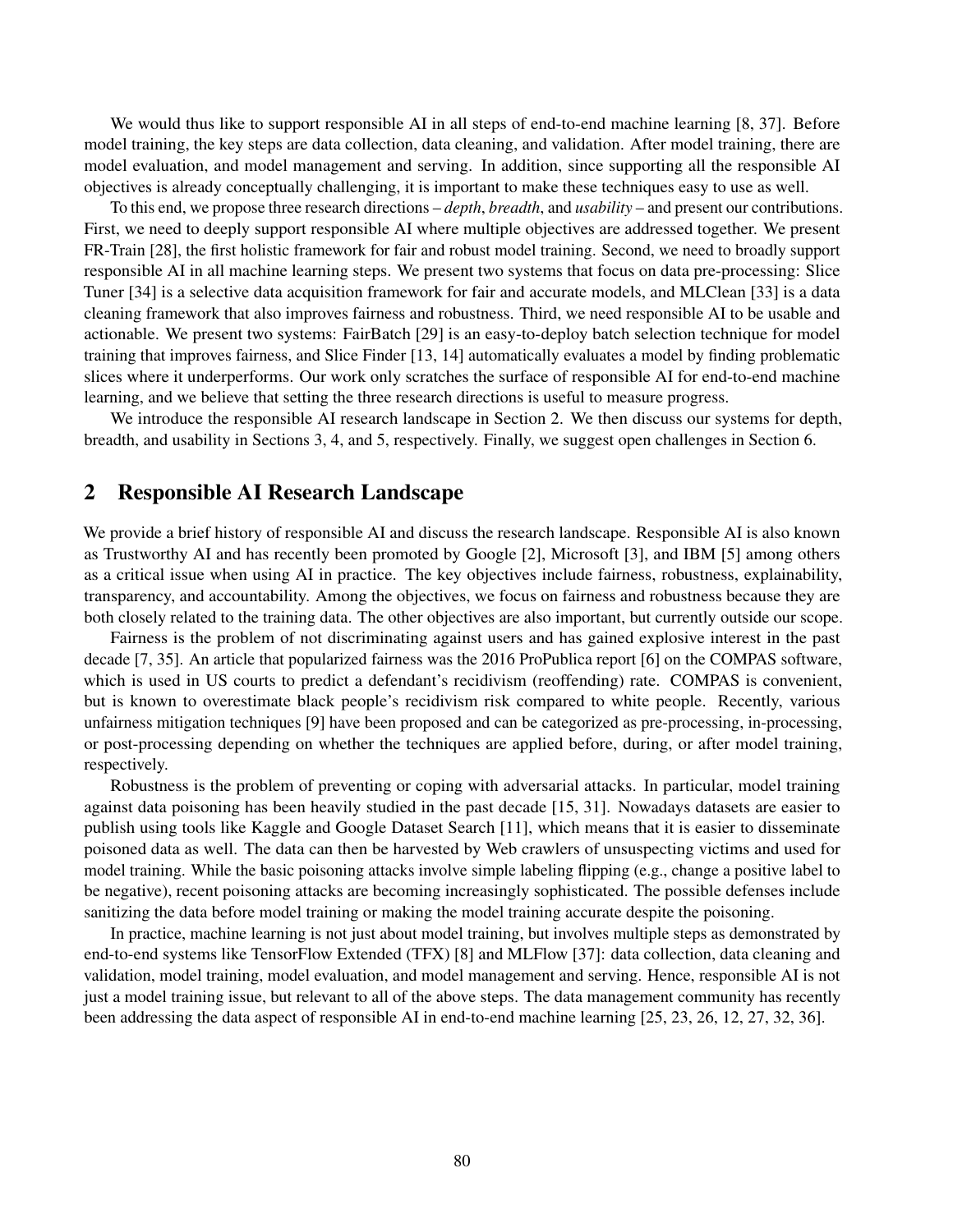

Figure 1: The three research directions – depth, breadth, and usability – for fully supporting the responsible AI objectives (fairness, robustness, and others) in addition to accuracy in end-to-end machine learning. The highlighted parts show our contributions: Slice Tuner [34] addresses fairness in data collection; MLClean [33] addresses fairness and robustness in data cleaning; FR-Train [28] addresses fairness and robustness in model training; FairBatch [29] addresses usability for fairness in model training; and Slice Finder [13, 14] addresses usability for fairness in model evaluation.

The current research landscape naturally leads to the three key research directions we propose – *depth*, *breadth*, and *usability* – as shown in Figure 1. First, it is important to support many responsible AI objectives at each step. Second, we need to broadly support responsible AI in as many steps as possible, from data collection to model serving. Third, we need these techniques to be usable and actionable by machine learning users. We highlight the responsible AI objectives in Figure 1 where we propose solutions.

### 3 Deep Responsible AI

We discuss deeply supporting responsible AI, which means that we would like to address multiple objectives together. We re-emphasize that each objective is currently being heavily studied. For model fairness, there is an extensive literature in the machine learning and fairness communities on mitigating unfairness before, during, or after model training [7, 35, 9]. For model robustness, both the machine learning and security communities are proposing various data sanitization and robust training techniques [22, 31]. However, we believe that responsible AI requires both fairness and robustness instead of just one. In addition, addressing one objective at a time is not ideal as we discuss later. Fairness and robustness are also closely related because their problems originate from the training data: biased data causes unfairness while poisoned data decreases model accuracy. This motivation leads us to propose FR-Train [28], the first holistic framework for fair and robust training.

Fairness is a subjective notion, and many definitions have been proposed [35] where they can be categorized depending on what information is used: the classifier, the sensitive attribute (e.g., race or gender), and training labels. For example, individual fairness only uses the classifier and means that similar individuals must have similar predictions. Demographic parity [17] (or disparate impact) uses the classifier and the protected attribute and means that different sensitive groups (e.g., black and white populations) have similar positive prediction rates. That is,  $P(\hat{Y} = 1 | Z = 0) \approx P(\hat{Y} = 1 | Z = 1)$  where  $\hat{Y}$  is a prediction and Z is a binary sensitive attribute. Equalized odds [18] uses all three pieces of information and is similar to demographic parity, except that the probabilities are conditioned on the label. That is,  $P(\hat{Y} = 1 | Z = 0, Y = l) \approx P(\hat{Y} = 1 | Z = 1, Y = l)$ where Y is the label. In this section, we use demographic parity and measure it using the formula  $DP :=$  $\min\left(\frac{P(\hat{Y}=1|Z=0)}{P(\hat{Y}=1|Z=1)},\frac{P(\hat{Y}=1|Z=1)}{P(\hat{Y}=1|Z=0)}\right)$ where a higher value close to 1 means better fairness.

We now explain why addressing fairness and robustness together is important using a concrete example. In Figure 2, suppose there are two sensitive groups black and white, and that there are ten people of two races: white (denoted as 'w') and black (denoted as 'b'). Let us assume the boxes indicates positive labels and that we want to train a threshold classifier that divides the individuals using a single feature  $X$  where those on the left have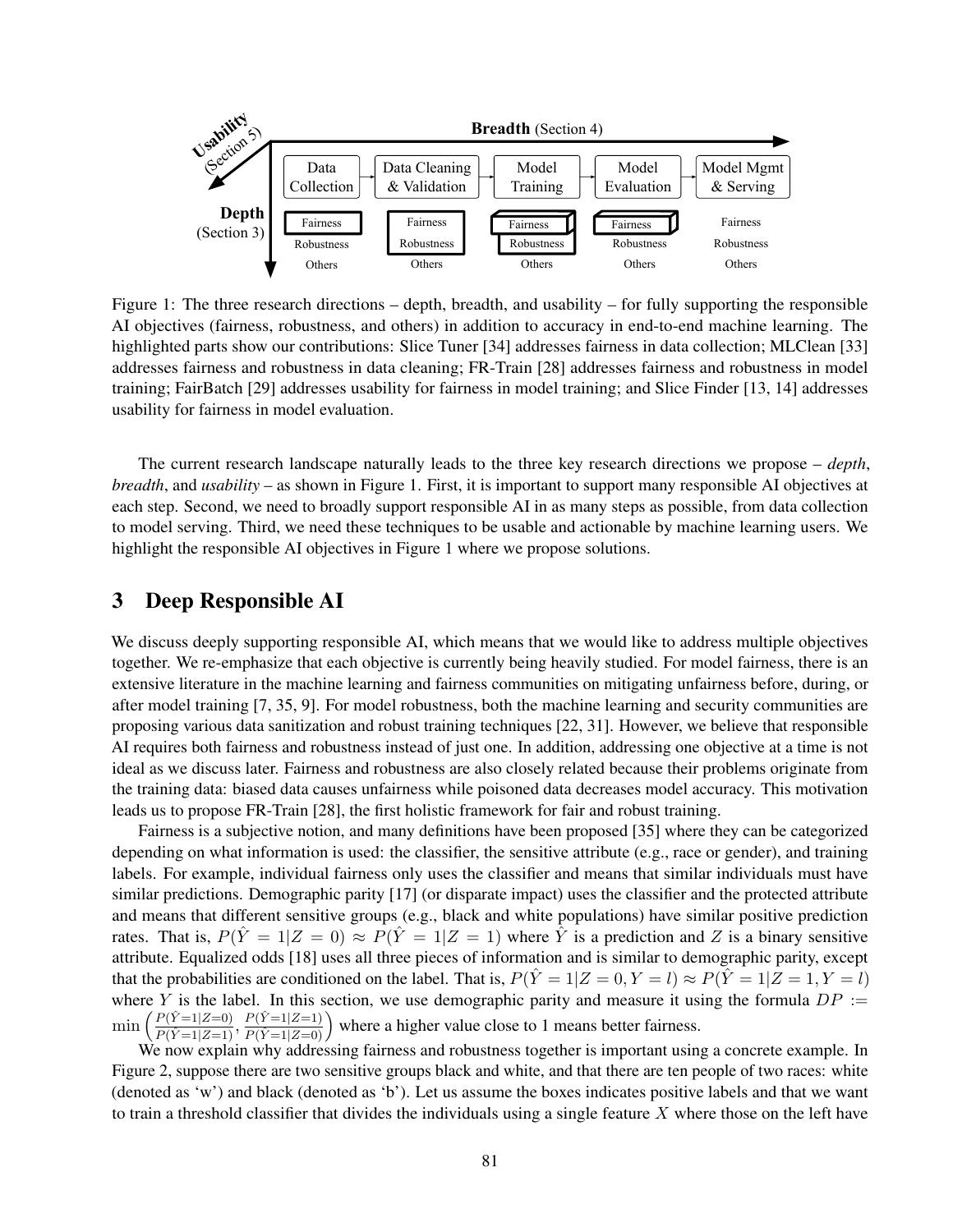

Figure 2: (Left) Accurate (black solid line) and fair (blue dotted line) classifiers on clean data followed by data poisoning. (Right) A fair classifier trained on poisoned data (red dotted line) is evaluated on clean data, showing a worse accuracy-fairness tradeoff than the fair classifier trained on clean data.

negative predictions (e.g., do not reoffend) while those on the right have positive predictions. On clean data, a vanilla classifier can obtain perfect accuracy by dividing between the fourth and fifth individuals (Figure 2 solid line classifier). However, the demographic parity DP is not perfect where  $P(\hat{Y} = 1 | Z = w) = \frac{2}{5} = 0.4$ ,  $P(\hat{Y} = 1 | Z = b) = \frac{4}{5} = 0.8$ , and  $DP := \min \left( \frac{0.4}{0.8} \right)$  $\frac{0.4}{0.8}, \frac{0.8}{0.4}$  $\left(\frac{0.8}{0.4}\right) = 0.5$ . Suppose a fair classifier maximizes accuracy with perfect DP. One can find such a classifier by dividing between the second and third individuals (Figure 2 blue dotted line classifier). While  $DP = 1$ , the accuracy is 0.8 because two white people are now misclassified.

Now suppose we poison the clean data by using the standard method of flipping labels [24]. On the bottom of the left side of Figure 2, the fifth and seventh individuals are now incorrectly labeled as negative. There are three ways to handle the poisoned data: (1) do nothing and perform fair training only as usual, (2) take a two-step approach and perform data sanitization followed by fair training using existing methods, and (3) take a holistic approach for fair and robust training. Let us first see what happens if we take the first approach. We can train a fair classifier on the poisoned data with perfect  $DP$  by dividing between the eighth and ninth individuals (bottom of the right side of Figure 2, red dotted line classifier). In that case, we will have perfect  $DP$ , but an accuracy of 0.8 on poisoned data. However, if this classifier is deployed in the real world, it will effectively be used on clean data. This scenario is plausible for any application that serves real customers. However, simply using the same classifier on clean data results in a worse tradeoff of fairness and accuracy where  $DP$  remains the same, but the accuracy reduces to 0.6. Hence, ignoring poisoning may lead to strictly worse accuracy and fairness results. In reference [28], we also empirically show that the two-step solution is ineffective. The intuition is that an existing fairness-only or robustness-only technique cannot easily distinguish data poisoning from bias in the data and ends up removing all or none of the problematic data.

We thus propose FR-Train to take a holistic approach for fair and robust training. Figure 3 shows the architecture of FR-Train. On the top, there is a classifier (e.g., predicts recidivism) that competes with a discriminator for fairness that predicts the sensitive attribute (e.g., the race) based on the predictions. This adversarial training is similar to Adversarial Debiasing [38], a state-of-the-art fairness-only training algorithm. The below part is the novel addition where there is a discriminator for robustness that distinguishes the possiblypoisoned training set with a validation set that is known to be clean. The clean validation set is small and can be constructed using crowdsourcing and conventional quality control techniques including majority voting. Hence, the classifier needs to be both fair and robust to compete with the two discriminators. Finally, the predictions of the robustness discriminator are used to reweight training set examples where cleaner examples get higher weights. Initially, these weights are not useful because the robustness discriminator is not accurate. However, as the training progresses, the discriminator becomes accurate, and the weights are used by the classifier.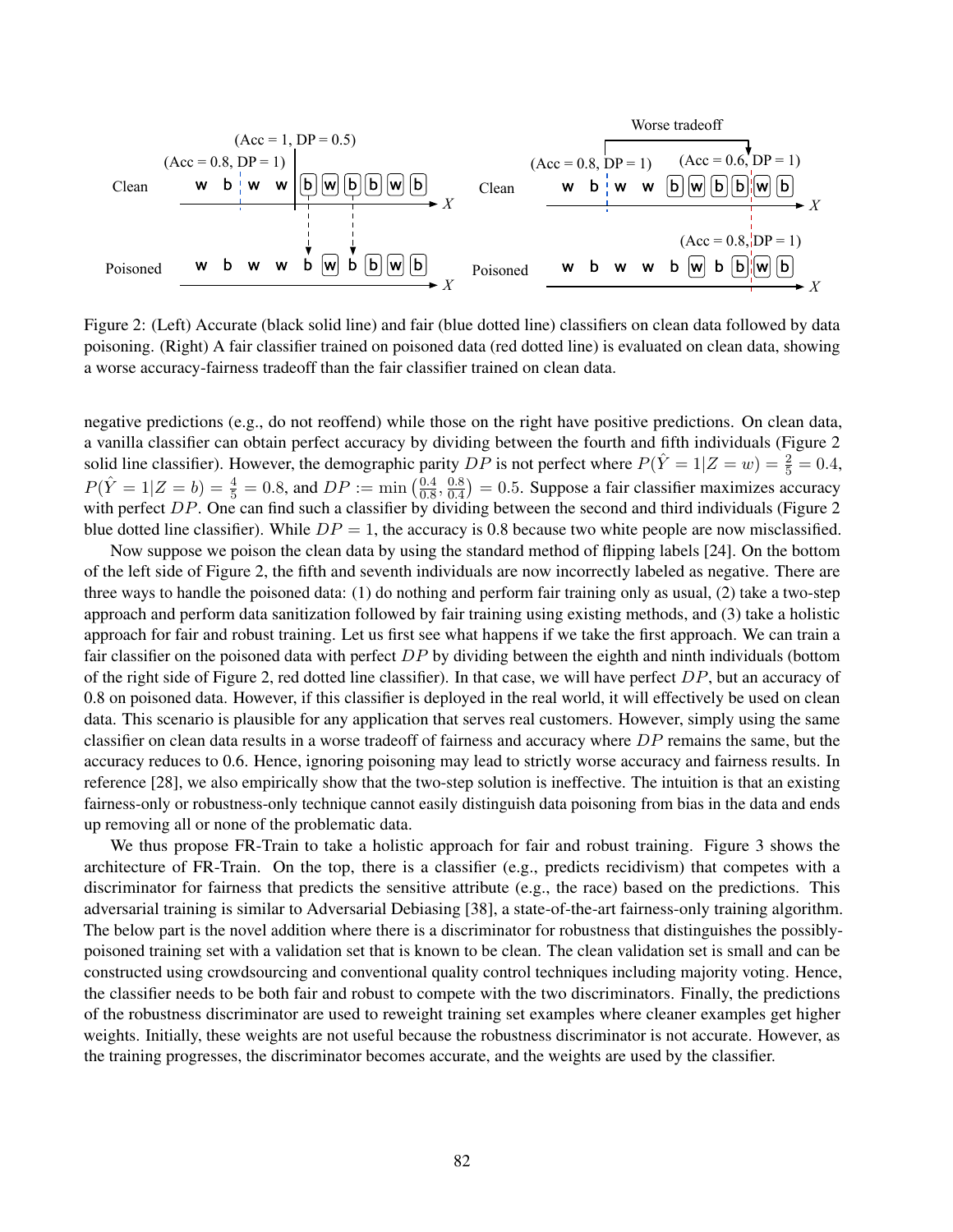

Figure 3: The FR-Train architecture and how it can be used for recidivism prediction.

In reference [28], we present a mutual information-based interpretation of FR-Train's architecture. To give an intuition, perfect fairness means that the mutual information between the model's prediction and the sensitive attribute is 0. Similarly, satisfying robustness can be expressed using mutual information. In this case, perfect robustness means that the poisoned data distribution is indistinguishable from the clean data distribution (i.e., validation set). FR-Train minimizes both of the mutual information values and the classifier loss. We perform experiments on synthetic and real datasets and train a classifier on poisoned data and evaluate it on clean data. As a result, FR-Train is the only approach that achieves both high accuracy and fairness while the other baselines either have poor fairness or accuracy.

### 4 Broad Responsible AI

In addition to supporting responsible AI in model training, we would also like to broadly support it across many steps in end-to-end machine learning. While most of the fairness and robustness literature focus on model training, there needs to be more focus on other machine learning steps as well. Recently, FairPrep [30] was proposed to support fairness in all steps of data pre-processing before model training. Also for an extensive coverage of data collection and quality techniques for machine learning, please refer to a survey [27] and tutorial [36]. Here we also focus on data pre-processing and present two contributions: Slice Tuner [34] is a selective data acquisition framework for maximizing fairness and accuracy, and MLClean [33] is a data cleaning framework for addressing both fairness and robustness in addition to accuracy.

#### 4.1 Selective Data Acquisition for Fair and Accurate Models

As machine learning is used in various applications, one of the critical bottlenecks is acquiring enough data so that the trained model is both accurate and fair. Nowadays, there are many ways to acquire data including dataset discovery, crowdsourcing, and simulator-based data generation. Data acquisition is not the same as active learning, which labels existing data. Instead, our focus is on acquiring new data along with its labels.

However, blindly acquiring data is not the right approach. Let us first divide the data into subsets called slices. Suppose that the slices are customer purchases by various regions: America, Europe, APAC, and so on. Among them, if we already have enough America data, acquiring more America data is not only unhelpful, but may also bias the data and have a negative effect on the model accuracy on the other slices.

Instead, we want to acquire possibly different amounts of data per slice in order to maximize accuracy and fairness. To measure accuracy, we use loss functions like logistic loss. For fairness, we use equalized error rates [35], which states that the losses of slices must be similar. This notion of fairness is important to any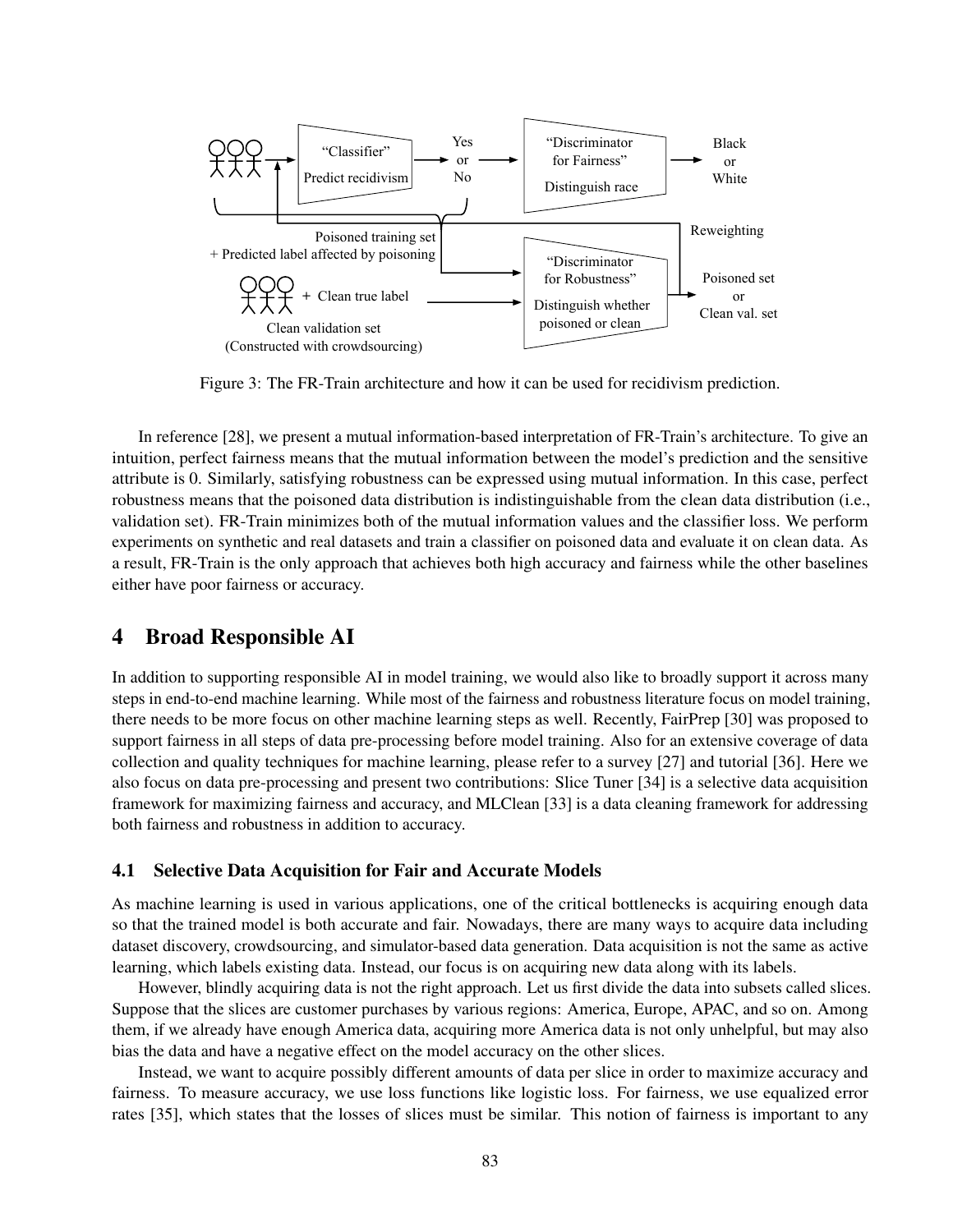

Figure 4: (a) Learning curves on two slices of the UTKFace dataset [39]. (b) Slice Tuner architecture.

application that should not discriminate its customers by service quality. A waterfilling approach is a good start where we simply acquire data so that the slices have similar sizes. However, this approach is not optimal because some slices may need more data to obtain the same model loss as other slices.

Our key approach is to generate for each slice a *learning curve*, which estimates the model loss on that slice given more labeled data. Multiple studies [19, 16] show that a learning curve is best fit using a power-law function. Figure 4 (a) shows two actual learning curves generated on two race-gender slices of a real dataset called UTKFace [39]. We can use these learning curves to estimate how much data must be acquired per slice.

Assuming that the learning curves are perfectly reliable (we discuss how to deal with unreliable curves later), we can determine the amounts of data to acquire to minimize the total loss and unfairness of slices by solving the following convex optimization problem:

$$
\min \sum_{i=1}^{n} b_i (|s_i| + d_i)^{-a_i} + \lambda \sum_{i=1}^{n} \max \left\{ 0, \frac{b_i (|s_i| + d_i)^{-a_i}}{A} - 1 \right\} \text{ subject to } \sum_{i=1}^{n} C(s_i) \times d_i = B
$$

where  $\{s_i\}_{i=1}^n$  are the slices,  $\{d_i\}_{i=1}^n$  are the amounts of data to acquire, A is the average loss of slices,  $C(s_i)$ is the cost function for acquiring an example for  $s_i$ , and  $B$  is a cost budget. The first term in the objective function minimizes the total loss while the second term minimizes the unfairness by penalizing slices that have higher-than-average losses. The two terms are balanced using  $\lambda$ . By acquiring more data for slices with higher losses, we eventually satisfy equalized error rates. Slice Tuner's architecture is shown in Figure 4 (b) where we perform selective data acquisition on input slices. The runtime bottleneck is the time to actually acquire data.

We now address the key challenge of handling unreliable learning curves. Learning curves are not perfect because slices may be too small for accurate estimations. Even worse, acquiring data for one slice may "influence" others. Figure 5 (a) shows how acquiring data for the slice White-Male increases or even decreases the model's loss on other slices for UTKFace. The intuition is that the acquired data of one slice pushes the decision boundary of the model, which in turn changes the losses of other slices (Figure 5 (b)).

The solution is to iteratively update the learning curves. But how often should we iterate? On one hand, each iteration is expensive and involves multiple model trainings and curve fittings, even though we use amortization techniques [34]. On the other hand, we do not want to use inaccurate learning curves. Our algorithm works as follows. We first ensure a minimum slice size to draw some learning curve. In practice, having tens of examples is enough for this step. Next, we repeat two steps until we run out of budget: (1) acquire data as long as the estimated influence is not large enough and (2) re-fit the learning curves. The remaining problem is estimating influence. We propose a proxy called imbalance ratio change where imbalance ratio represents bias and is the ratio between the largest and smallest slice sizes. The intuition is that a change in imbalance ratio among slices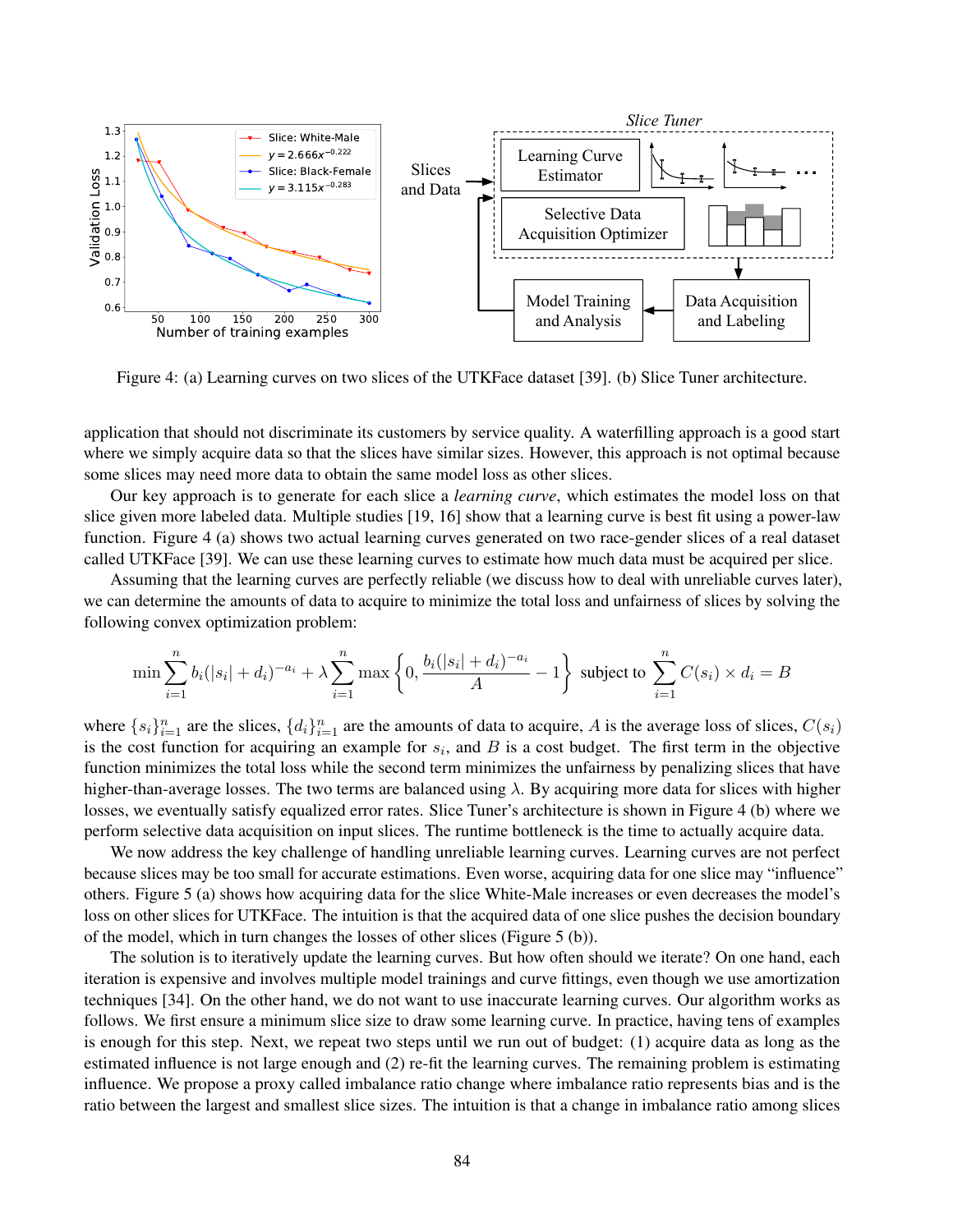

Figure 5: (a) Data acquisition on the slice White-Male influencing the losses on the other slices for the UTKFace dataset. (b) To give an intuition, say there are three slices where shape indicates slice, and color indicates label. (Top) If we only increase the triangles, the decision boundary may shift to the left due to the new bias, changing the losses of the other slices. (Bottom) If we evenly increase the data for all slices, the bias does not change, and there is little influence among the slices.

causes influence. In Figure 5 (b) adding two triangles results in a shifted decision boundary where the imbalance ratio increases from  $\frac{2}{2} = 1$  to  $\frac{4}{2} = 2$ . On the other hand, if we evenly increase the slices, the decision boundary does not shift, and the imbalance ratio does not change much either.

In reference [34], we provide more details on the algorithms and also perform experiments on real datasets. We show that Slice Tuner has lower loss and unfairness compared to two baselines: uniformly acquiring the same amounts of data per slice and waterfilling. We also make the same comparison when the slices are small and only have tens of examples. Here the learning curves are very noisy and thus unreliable. Interestingly, Slice Tuner still outperforms the baselines because it can still leverage the relative loss differences among the learning curves. As more data is acquired, Slice Tuner performs even better with more reliable learning curves. In the worst case when the learning curves are completely random, we expect Slice Tuner to perform similarly to one of the baselines.

#### 4.2 Data Cleaning for Accurate, Fair, and Robust Models

Another important place to support responsible AI is data cleaning [20] where the input data needs to be validated and fixed before it is used for model training. Historically, multiple communities – data management, machine learning (model fairness), and security – have been investigating this problem under the names of data cleaning, unfairness mitigation, and data sanitization, respectively. Unfortunately, not much is known how the different techniques can be used together when a dataset is dirty, biased, and poisoned at the same time.

MLClean is a unified cleaning framework that performs data cleaning, data sanitization, and unfairness mitigation together. A key insight is that these three operations have dependencies and must be executed in a certain order for the best performance. As shown in MLClean's architecture in Figure 7, data sanitization and cleaning are performed together followed by unfairness mitigation. Data sanitization can be considered a stronger version of cleaning because it defends against adversarial poisoning instead of just noise. In addition, data cleaning and sanitization may affect the bias of data while unfairness mitigation that performs example reweighting does not affect the correctness of cleaning and sanitization.

As a running example, suppose we run MLClean on our examples with equal weights of 1. Say that data sanitization clusters examples and removes anomalies while data cleaning performs entity resolution. The two operations can be naturally combined by generating clusters and running entity resolution within each cluster, assuming that examples across clusters do not match. Clustering examples before resolution is a common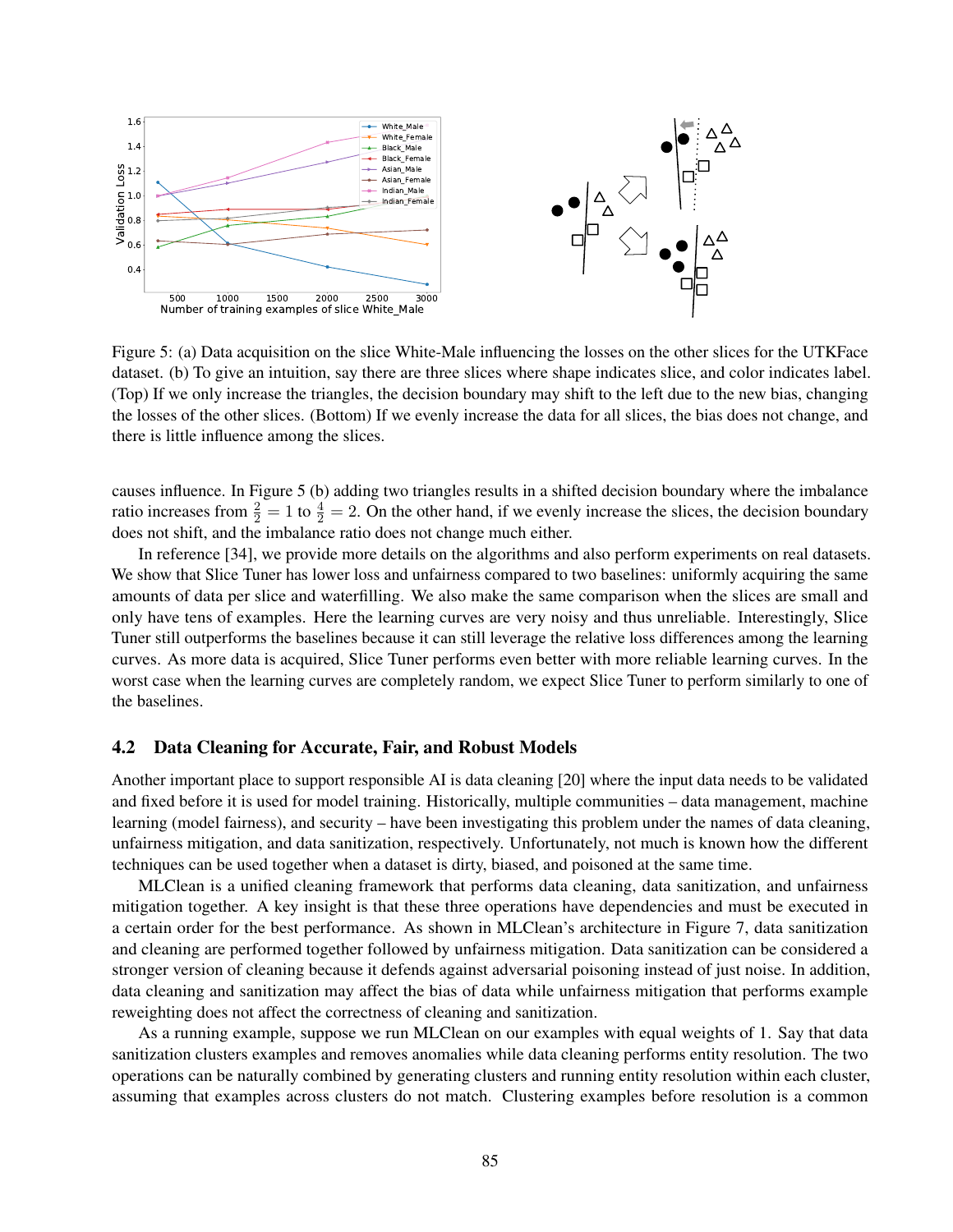

Figure 6: The MLClean architecture where data sanitization and data cleaning are performed together followed by unfairness mitigation. Optionally, a previous model can be used by any of the three operations.

| ID             | Weight  | <b>Name</b> | Gender | Age | Label |
|----------------|---------|-------------|--------|-----|-------|
| e <sub>1</sub> | 1.0     | John        | M      | 20  |       |
| $e_2$          | 1.0     | Joe         | М      | 20  |       |
| $e_3$          | 1.0     | Joseph      | М      | 20  | 0     |
| $e_4$          | 1.0     | Sally       | F      | 30  |       |
| $e_5$          | 1.0     | Sally       | F      | 40  | 0     |
| $e_6$          | $1.0\,$ | Sally       | F      | 300 |       |

Table 4: Six examples where  $e_2$  and  $e_3$  are duplicates (dirty), and  $e_6$  has an anomalous age (poisoned).

operation in entity resolution for narrowing down matching candidates. Figure 7 shows how the initial six examples are clustered into { $e_1, e_2, e_3$ } and { $e_4, e_5$ } ( $e_6$  is considered an outlier), and then  $e_2$  and  $e_3$  are merged together into  $e_{23}$  with a summed weight of 2. For unfairness mitigation, suppose we reweight [21] the examples such that demographic parity (defined in Section 3) is satisfied for the sensitive groups men and women. We can make the (weighted) positive prediction rates the same by adjusting  $e_{23}$ 's weight from 2 to 1. As a result, the (weighted) positive prediction rates for men and women have the same value of  $\frac{1.0}{1.0+1.0} = 0.5$ .

In reference [33], we compare MLClean with other baselines that use a strict subset of the operations data sanitization, data cleaning, and unfairness mitigation or use all three operations, but in a different order than MLClean. On real datasets, MLClean has the best model accuracy and fairness, demonstrating that all three operations are necessary for the best results. In addition, MLClean is faster than baselines that use the three operations in different orders, which means that utilizing the dependencies among the operations is important.



Figure 7: MLClean running on our examples.

### 5 Usable Responsible AI

The final pillar of responsible AI is making it usable and actionable to all machine learning users. While usability is not always the main focus in machine learning, it is especially relevant for responsible AI because the various objectives are already conceptually challenging to understand, so the deployment must be made as easy as possible. We thus propose two systems: FairBatch [29] is an easy-to-use model training technique for fairness, and Slice Finder [13, 14] is an easy-to-use model evaluation technique for improving fairness.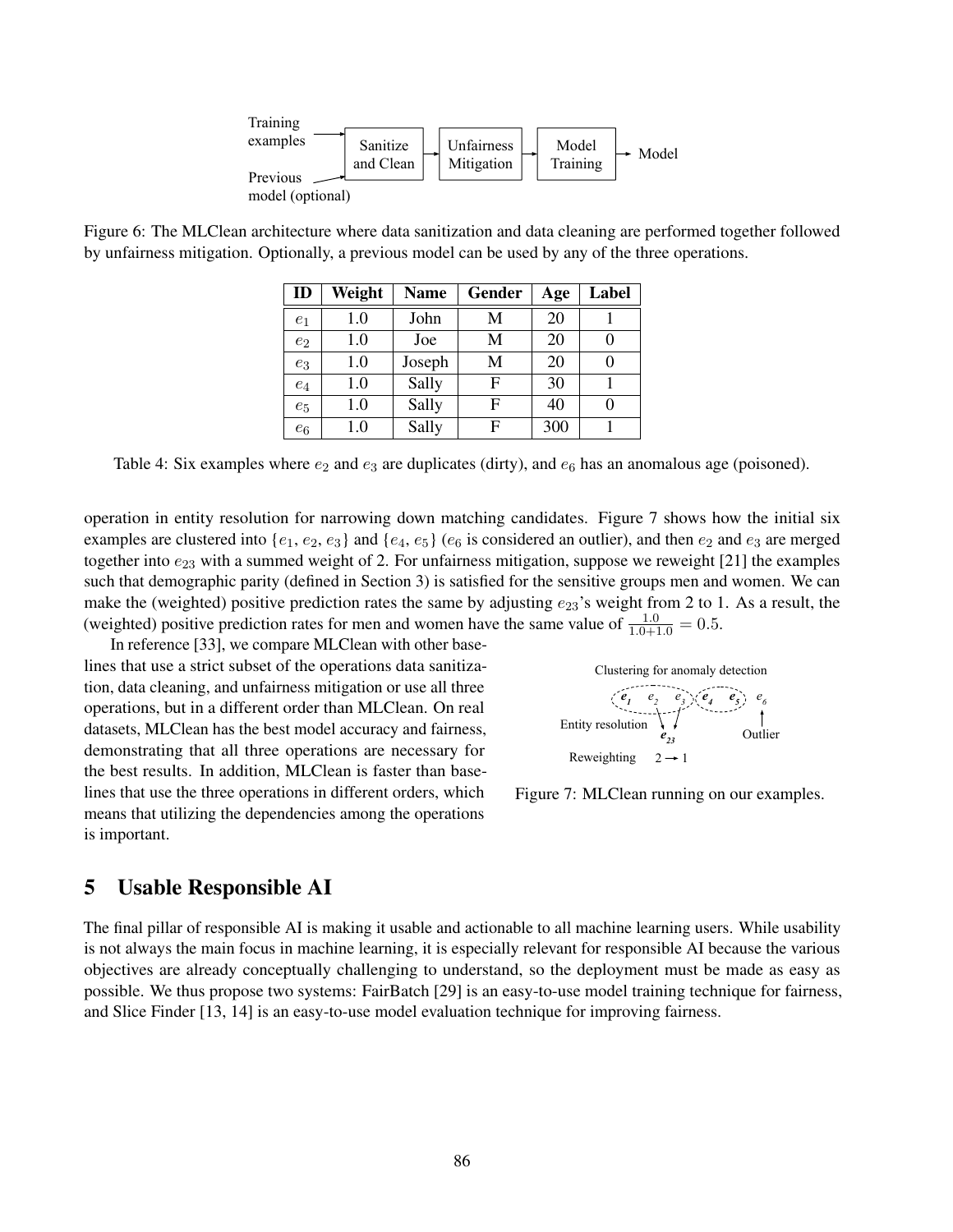

Figure 8: (a) The black path shows how the model fairness improves as FairBatch adjusts two parameters  $\lambda_1$ (sampling rate for examples where  $Z=0$  given  $Y=0$ ) and  $\lambda_2$  (sampling rate for examples where  $Z=0$  given  $Y=1$ ) for each epoch on the COMPAS dataset. "ED disparity" is the accuracy difference conditioned on the true label between sensitive groups where lower disparity means better equalized odds. (b) Sample PyTorch code where the batch selection sampler is replaced with FairBatch with a single-line change highlighted in blue.

#### 5.1 Batch Selection for Fair Models

While many unfairness mitigation techniques [9] have been proposed, most of them require significant amounts of effort to deploy. Pre-processing techniques have the advantage of being applicable to any model, but require changes in the training data in order to remove bias. In-processing techniques tend to perform well, but usually propose a new model training algorithm that completely replaces an existing algorithm. An interesting question is whether we can take the best of both worlds of pre-processing and in-processing without their overheads.

We show that such a solution exists and propose FairBatch, which simply improves the batch selection of stochastic gradient descent training for better fairness. We formulate a bilevel optimization problem where we keep the standard training algorithm as the inner optimizer while incorporating the outer optimizer to equip the inner problem with the additional functionality: adaptively selecting minibatch sizes for the purpose of improving fairness. While the model is training, FairBatch adaptively adjusts the portions of the sensitive groups within each batch that is selected for each training epoch based on the fairness of the current intermediate model. For example, let us use the COMPAS example where we are predicting recidivism rates of criminals. Also let us use equalized odds (defined in Section 3) as the fairness measure where we want the positive prediction rates of sensitive groups to be the same conditioned on the true label. Since the label is fixed, this fairness can be interpreted as the model having the same accuracy for sensitive groups conditioned on the label. Now suppose that an intermediate model shows higher accuracy for a certain sensitive group. FairBatch then increases the batch-size ratio of the other underperforming sensitive group in the next batch. Intuitively, a larger batch size ratio results in better accuracy, so eventually equalized odds will improve. Figure 8 (a) illustrates how FairBatch improves equalized odds during a single model training. In reference [29], we show that this strategy is theoretically justified and generalize the algorithm for other fairness measures including demographic parity.

A key feature of FairBatch is its usability where one only needs to replace the batch selection of a machine learning system. Figure 8 (b) shows a PyTorch code example where one can deploy FairBatch by replacing a single line of code, and no further changes are needed in the pre-processing or in-processing steps of model training. In reference [29], we also conduct experiments on synthetic and real datasets and show that FairBatch surprisingly has performances comparable to or even better than state-of-the-art pre-processing and in-processing unfairness mitigation techniques in terms of accuracy, fairness, and runtime. In addition, FairBatch is flexible and can be used to improve the fairness of pre-trained models like ResNet18 and GoogLeNet. Finally, there are batch selection techniques proposed for faster model training convergence, and FairBatch can be naturally combined with them to improve fairness as well.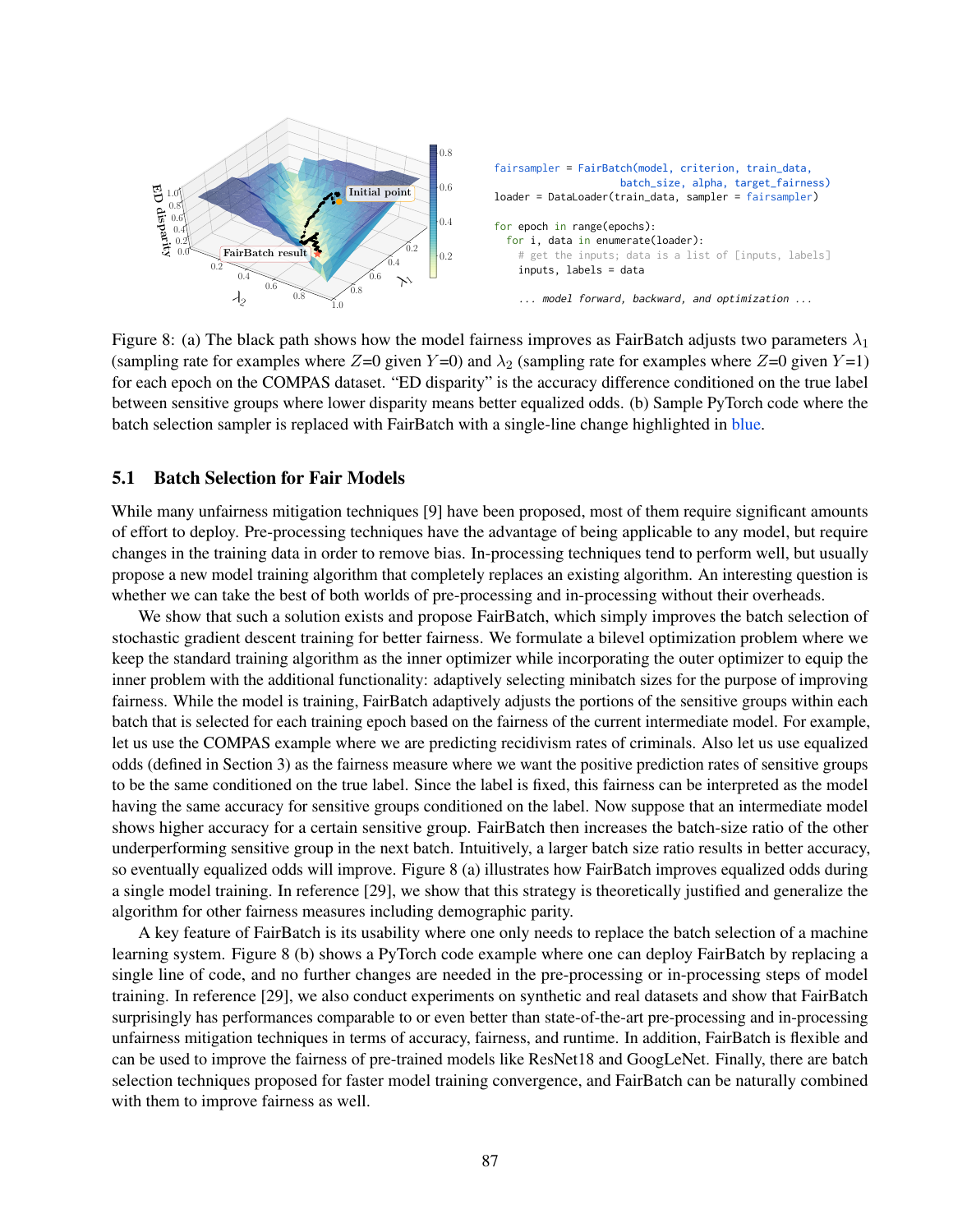#### 5.2 Automatic Data Slicing for Fair Models

After model training, models are evaluated before being served. For example, TensorFlow Model Analysis [4] is a model evaluation component of TFX that accepts a user-specified slicing feature (e.g., country) and shows the model accuracies per slice (e.g., accuracy per country). Here we are using equalized error rates (defined in Section 4.1) as our notion of fairness. However, there is potentially an exponential number of slices to explore, and it is not easy for users who do not have enough domain expertise to quickly sift through them.

We thus propose Slice Finder [13, 14], which automatically finds "problematic" slices (subsets of the data) where the model underperforms. Given these slices, users can take action by acquiring more data as in Slice Tuner or debug the problematic data to find the root cause that led to the poor performance. We define a problematic slice to have the following characteristics. First, the slice must be interpretable where it can be defined with feature-value pairs, e.g., "Gender=Male and Age=20-30." While one can also define a slice to be a cluster of examples, clusters are often difficult to understand in practice. In addition, the slice must have a relatively lower accuracy than its complement, i.e., the rest of the examples other than the slice, where the difference (effect size) is large and statistically significant. Finally, the slice must be large enough to have a meaningful impact on the overall model accuracy.

Since the search space for all possible slices is vast, we propose two approaches for searching. The first is a decision tree approach where we construct a decision tree of feature-value pairs to find slices. The traversal is fast, but the slices are non-overlapping, which means that we may miss some problematic slices. The second is a lattice search approach where we find slices by traversing a lattice of feature-value pairs in a breadth-first manner. Although we now find overlapping slices, this searching is slower than the decision tree approach. Once we find potential problematic slices, we perform effect-size and significance testings.

In references [13, 14], we show that Slice Finder performs better than a clustering baseline on real datasets. Also while lattice searching is slower than decision tree searching, it finds more problematic slices.

### 6 Open Challenges

We are far from achieving responsible AI for end-to-end machine learning and suggest promising directions. First, there needs to be deeper and broader support for the responsible AI objectives in each step of end-to-end machine learning. In addition, we believe the usability aspect of responsible AI has been largely understudied, and that there needs to be more emphasis on this important direction. Below are some concrete suggestions.

- *Data Collection*: We believe data acquisition must also support robustness. Dataset searching is becoming increasingly easy, and one challenge is distinguishing any poisoned data from the rest of the data. We also believe it is important to address fairness and robustness in data labeling.
- *Data Cleaning and Validation*: MLClean is preliminary, and an interesting direction is to develop more general and automatic cleaning and validation techniques that support various combinations of data cleaning algorithms, fairness measures, and poisoning attacks.
- *Model Training*: FR-Train is a first of its kind and can be extended in many ways. First, there needs to be more investigation on how to defend against more sophisticated poisoning attacks other than labeling flipping. Second, algorithm stability is a well-known issue in adversarial training and can be improved. Third, one may want to train models without a clean validation set.
- *Model Evaluation*: There needs to be more robustness research for model evaluation where we can easily tell whether a model is accurate enough despite data poisoning in the training data.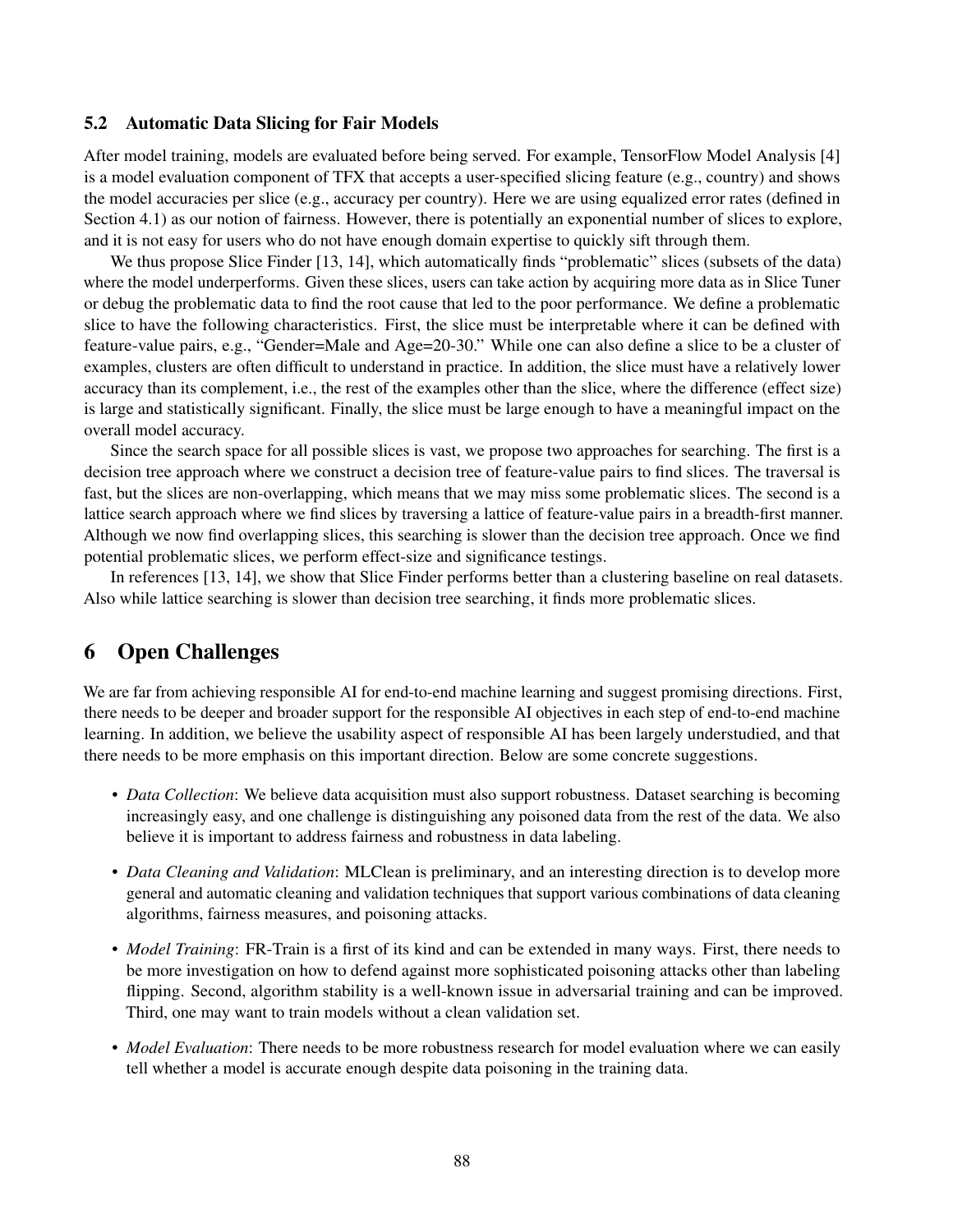- *Model Management and Serving*: There needs to be more model managing and serving techniques that support fairness and robustness. While there are task-specific solutions like fairness in ranking [32], an interesting direction is to generalize and support any task with minimal configuration.
- There needs to be holistic solutions for the rest of the responsible AI objectives including explainability, transparency, and accountability. For example, recent data provenance and metadata [1, 10] solutions can be used to explain why each step in machine learning produced a certain result.

# 7 Conclusion

We proposed three research directions – depth, breadth, and usability – towards fully supporting responsible AI in end-to-end machine learning. While most research focuses on supporting one of many responsible AI features, we believe multiple objectives should be supported together, preferably in all steps from data collection to model serving. So far, we have scratched the surface of this vision where we proposed the following systems: FR-Train (holistic fair and robust training), Slice Tuner (selective data acquisition for fair models), MLClean (data cleaning for fair and robust models), FairBatch (easy-to-use batch selection for fair models), and Slice Finder (easy-to-use problematic slice finding for fair models). We also suggested various open challenges.

# Acknowledgement

This work was supported by a Google AI Focused Research Award and by the Engineering Research Center Program through the National Research Foundation of Korea (NRF) funded by the Korean Government MSIT (NRF-2018R1A5A1059921).

## References

- [1] Machine learning metadata. https://www.tensorflow.org/tfx/guide/mlmd. Accessed Jan 15th, 2021.
- [2] Responsible ai practices. https://ai.google/responsibilities/ responsible-ai-practices. Accessed Jan 15th, 2021.
- [3] Responsible ai principles from microsoft. https://www.microsoft.com/en-us/ai/ responsible-ai. Accessed Jan 15th, 2021.
- [4] Tensorflow model analysis. https://www.tensorflow.org/tfx/guide/tfma. Accessed Jan 15th, 2021.
- [5] Trusting ai. https://www.research.ibm.com/artificial-intelligence/ trusted-ai/. Accessed Jan 15th, 2021.
- [6] J. Angwin, J. Larson, S. Mattu, and L. Kirchner. Machine bias: There's software used across the country to predict future criminals. And its biased against blacks., 2016.
- [7] Solon Barocas, Moritz Hardt, and Arvind Narayanan. *Fairness and Machine Learning*. fairmlbook.org, 2019. http://www.fairmlbook.org.
- [8] Denis Baylor, Eric Breck, Heng-Tze Cheng, Noah Fiedel, Chuan Yu Foo, Zakaria Haque, Salem Haykal, Mustafa Ispir, Vihan Jain, Levent Koc, Chiu Yuen Koo, Lukasz Lew, Clemens Mewald, Akshay Naresh Modi, Neoklis Polyzotis, Sukriti Ramesh, Sudip Roy, Steven Euijong Whang, Martin Wicke, Jarek Wilkiewicz, Xin Zhang, and Martin Zinkevich. TFX: A tensorflow-based production-scale machine learning platform. In *KDD*, pages 1387–1395, 2017.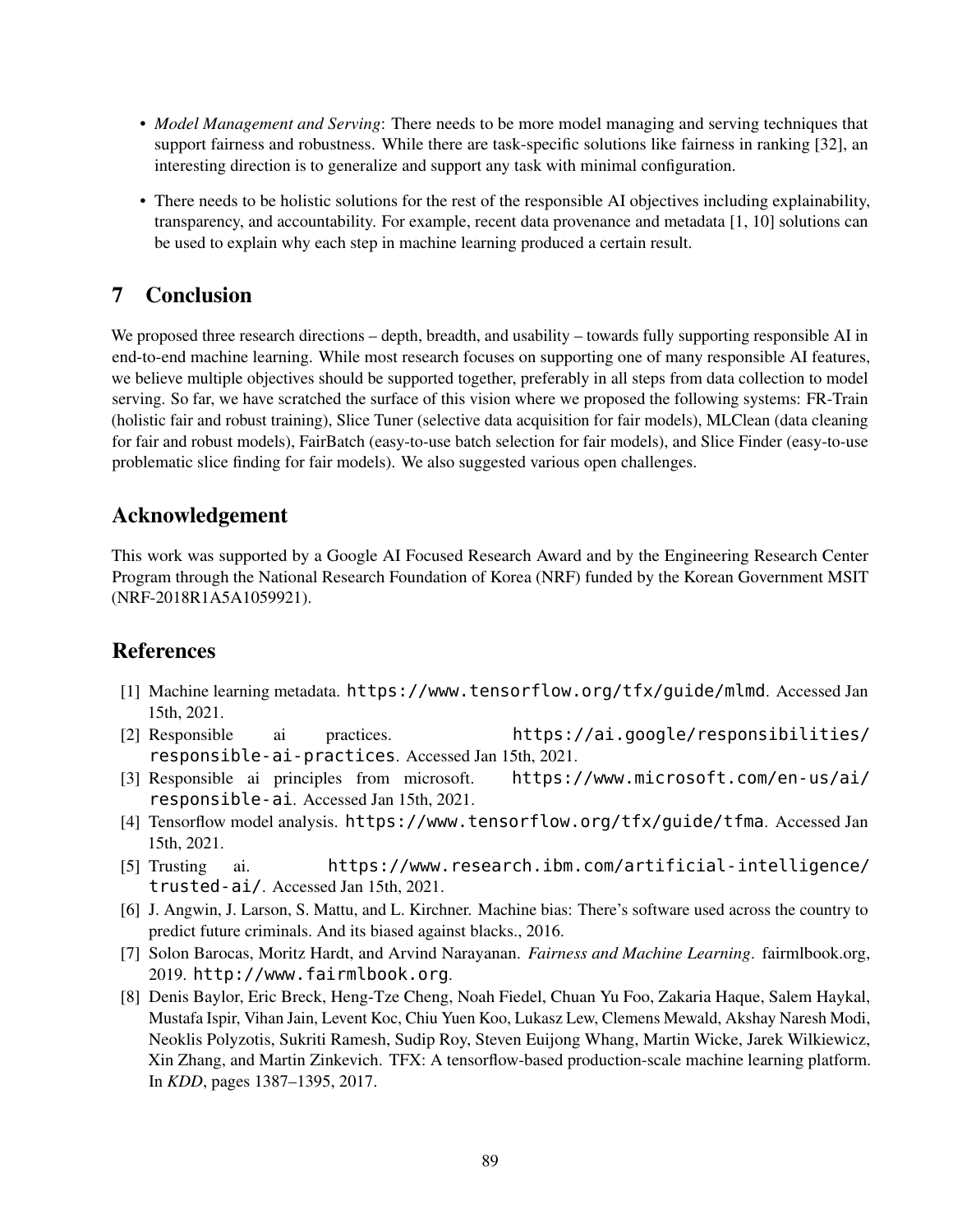- [9] Rachel K. E. Bellamy, Kuntal Dey, Michael Hind, Samuel C. Hoffman, Stephanie Houde, Kalapriya Kannan, Pranay Lohia, Jacquelyn Martino, Sameep Mehta, Aleksandra Mojsilovic, Seema Nagar, Karthikeyan Natesan Ramamurthy, John T. Richards, Diptikalyan Saha, Prasanna Sattigeri, Moninder Singh, Kush R. Varshney, and Yunfeng Zhang. AI fairness 360: An extensible toolkit for detecting and mitigating algorithmic bias. *IBM J. Res. Dev.*, 63(4/5):4:1–4:15, 2019.
- [10] Emily M. Bender and Batya Friedman. Data statements for natural language processing: Toward mitigating system bias and enabling better science. *TACL*, 6:587–604, 2018.
- [11] Omar Benjelloun, Shiyu Chen, and Natasha F. Noy. Google dataset search by the numbers. In *ISWC*, pages 667–682, 2020.
- [12] Eric Breck, Martin Zinkevich, Neoklis Polyzotis, Steven Euijong Whang, and Sudip Roy. Data validation for machine learning. In *MLSys*, 2019.
- [13] Yeounoh Chung, Tim Kraska, Neoklis Polyzotis, Ki Hyun Tae, and Steven Euijong Whang. Slice finder: Automated data slicing for model validation. In *ICDE*, pages 1550–1553, 2019.
- [14] Yeounoh Chung, Tim Kraska, Neoklis Polyzotis, Ki Hyun Tae, and Steven Euijong Whang. Automated data slicing for model validation: A big data - AI integration approach. *IEEE TKDE*, 32(12):2284–2296, 2020.
- [15] Gabriela F. Cretu, Angelos Stavrou, Michael E. Locasto, Salvatore J. Stolfo, and Angelos D. Keromytis. Casting out demons: Sanitizing training data for anomaly sensors. In *IEEE S&P*, pages 81–95, 2008.
- [16] Tobias Domhan, Jost Springenberg, and Frank Hutter. Speeding up automatic hyperparameter optimization of deep neural networks by extrapolation of learning curves. In *IJCAI*, pages 3460–3468, 2015.
- [17] Michael Feldman, Sorelle A. Friedler, John Moeller, Carlos Scheidegger, and Suresh Venkatasubramanian. Certifying and removing disparate impact. In *KDD*, pages 259–268, 2015.
- [18] Moritz Hardt, Eric Price, and Nati Srebro. Equality of opportunity in supervised learning. In *NeurIPS*, pages 3315–3323, 2016.
- [19] Joel Hestness, Sharan Narang, Newsha Ardalani, Gregory F. Diamos, Heewoo Jun, Hassan Kianinejad, Md. Mostofa Ali Patwary, Yang Yang, and Yanqi Zhou. Deep learning scaling is predictable, empirically. *CoRR*, abs/1712.00409, 2017.
- [20] Ihab F. Ilyas and Xu Chu. *Data Cleaning*. ACM, 2019.
- [21] Faisal Kamiran and Toon Calders. Data preprocessing techniques for classification without discrimination. *Knowl. Inf. Syst.*, 33(1):1–33, 2011.
- [22] Pang Wei Koh, Jacob Steinhardt, and Percy Liang. Stronger data poisoning attacks break data sanitization defenses. *CoRR*, abs/1811.00741, 2018.
- [23] Arun Kumar, Matthias Boehm, and Jun Yang. Data management in machine learning: Challenges, techniques, and systems. In *SIGMOD*, pages 1717–1722, 2017.
- [24] Andrea Paudice, Luis Muñoz-González, and Emil C. Lupu. Label sanitization against label flipping poisoning attacks. In *ECML PKDD*, pages 5–15, 2018.
- [25] Neoklis Polyzotis, Sudip Roy, Steven Euijong Whang, and Martin Zinkevich. Data management challenges in production machine learning. In *SIGMOD*, pages 1723–1726, 2017.
- [26] Neoklis Polyzotis, Sudip Roy, Steven Euijong Whang, and Martin Zinkevich. Data lifecycle challenges in production machine learning: A survey. *SIGMOD Rec.*, 47(2):17–28, 2018.
- [27] Yuji Roh, Geon Heo, and Steven Euijong Whang. A survey on data collection for machine learning: a big data - AI integration perspective. *IEEE TKDE*, 2019.
- [28] Yuji Roh, Kangwook Lee, Steven Euijong Whang, and Changho Suh. Fr-train: A mutual information-based approach to fair and robust training. In *ICML*, volume 119, pages 8147–8157, 2020.
- [29] Yuji Roh, Kangwook Lee, Steven Euijong Whang, and Changho Suh. Fairbatch: Batch selection for model fairness. In *ICLR*, 2021.
- [30] Sebastian Schelter, Yuxuan He, Jatin Khilnani, and Julia Stoyanovich. Fairprep: Promoting data to a